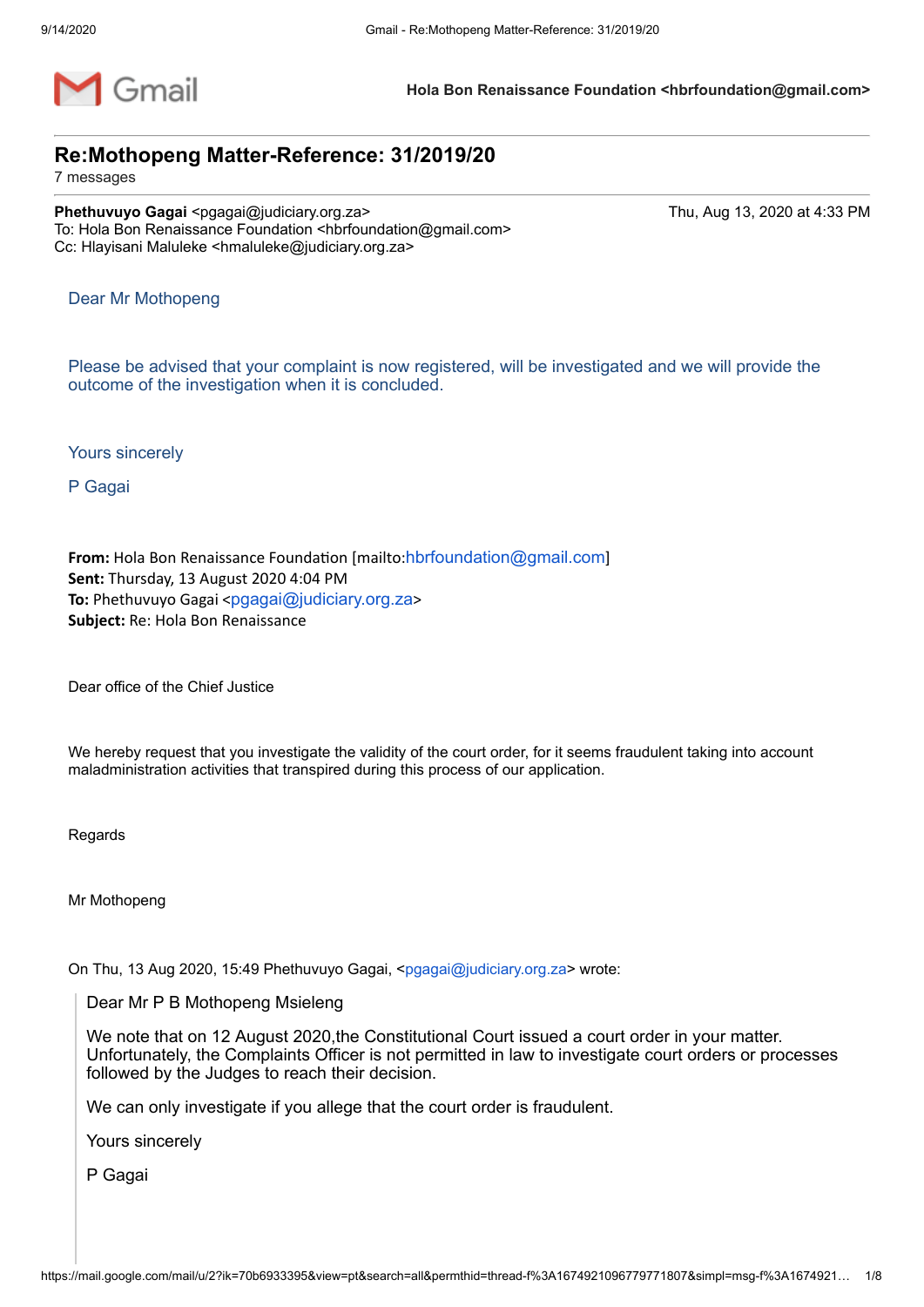**From:** Hola Bon Renaissance Foundation [mailto:[hbrfoundation@gmail.com](mailto:hbrfoundation@gmail.com)] **Sent:** Thursday, 13 August 2020 1:27 PM **To:** Phethuvuyo Gagai <[pgagai@judiciary.org.za](mailto:pgagai@judiciary.org.za)> **Subject:** Re: Hola Bon Renaissance

Dear Office of the Chief Justice

Please be Informed that today 2020-08-13 at 10:53, we email the registrar, director and senior officials of Constitutional Court the following letter (Titled Followup on Urgent Application CCT152/2020)

We included is the attachment of the following :

1. Correspondance from constitutional Court - titled Corrupt copy

2. HBR Court confirmed case number CCt152/2020

3. 30 March 2020, Dismissed case - Annexure F

An email was received from Kgwadi Makgakga from the Constitutional Court on 2020-08-13 12:15 with a court order. See attached CCT Court order

We hereby request that there be an investigation of our application noting that

1. The responded was never served with a proper court case number

2. There are maladministration Operandi and misconduct

3. Matters raised on the letter titled followup were never responded to

4. A sudden court order in less than 2 hours, on whether all the judges listed can confirm and aoth to be aware of such our applications and decision

Hence we would like to cascade this matter to your office.

Your response would be highly appreciated.

Regards

Mr P B Mothopeng Msieleng

Chairperson of HBR Foundation

Tel No:0681596956

Cell No:0840544733

Email: [hbrfoundation@gmail.com](mailto:hbrfoundation@gmail.com) and [info@hbrfoundation.org.za](mailto:info@hbrfoundation.org.za)

Your acknowledgment will be highly appreciated

Your acknowledgment will be highly appreciated

On Wed, Aug 12, 2020 at 4:01 PM Phethuvuyo Gagai <[pgagai@judiciary.org.za](mailto:pgagai@judiciary.org.za)> wrote: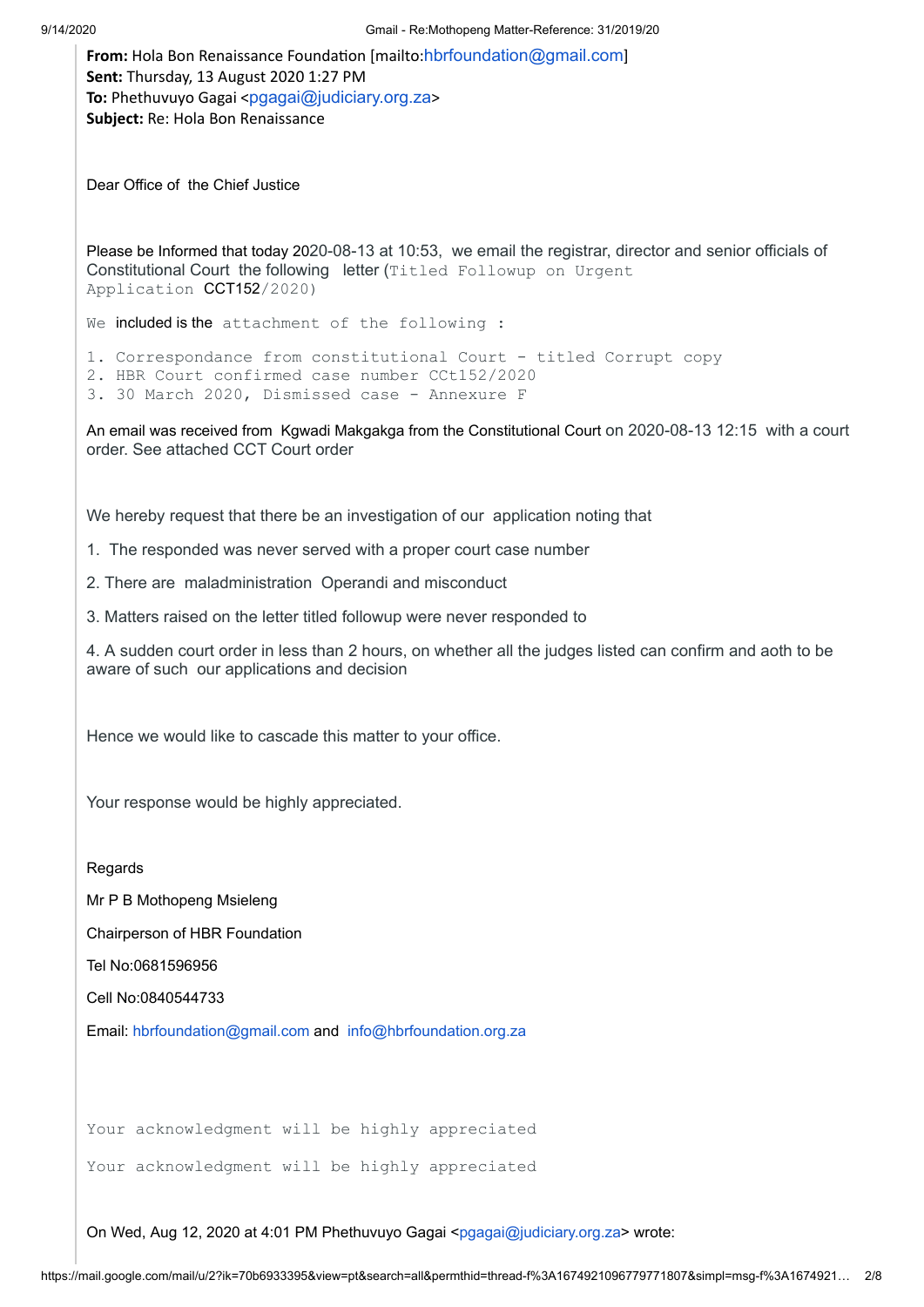Dear Hola Bon Renaissance

The Complaints Officer acknowledges receipt of your email of 12 August 2020. Can you please confirm that you did approach the officials of the Constitutional Court and they could not assist you.

Yours sincerely

**Phethuvuyo Gagai**

**Director: Judicial Policy & Research**

*The Office of the Chief Justice* 

*Office No: 010-4932579*

*Alternate No: (072) 735 1769*

*E-mail: [PGagai@judiciary.org.za](mailto:PGagai@judiciary.org.za)*

*WWW: [www.ocj.gov.za](https://owa.justice.gov.za/owa/redir.aspx?C=iWykR4H6Uk2SqqLFX9POmE_NyvbqJNAI-IZpGxzEHZx7CVbd15ceOHIZU9WLUq-viz-TBzSTCGM.&URL=http%3a%2f%2fwww.ocj.gov.za)*

**Description: Description: Description: Description: Description: Description: cid:image001.png@01CFFCC1.C2EE2B70** *Description: Description: Description: Description: Description:*

*cid:image001.png@01CD89F5.8A37D4C0*

**OFFICE OF THE CHIEF JUSTICE**

**REPUBLIC OF SOUTH AFRICA**

From: Hola Bon Renaissance Foundation [mailto:[hbrfoundation@gmail.com](mailto:hbrfoundation@gmail.com)] **Sent:** Wednesday, 12 August 2020 11:25 AM **To:** Tebogo Phaahlamohlaka <[TPhaahlamohlaka@judiciary.org.za](mailto:TPhaahlamohlaka@judiciary.org.za)>; Gomolemo Moshoeu <[gmoshoeu@judiciary.org.za](mailto:gmoshoeu@judiciary.org.za)>; Desmond Moekoa <[dmoekoa@judiciary.org.za](mailto:dmoekoa@judiciary.org.za)> **Cc:** ocicomplaints <ocicomplaints@judiciary.org.za>; Enquiries <[enquiries@judiciary.org.za](mailto:enquiries@judiciary.org.za)>; [info@hbrfoundation.org.za](mailto:info@hbrfoundation.org.za)

Subject: Fwd: Urgent Request fro intervention on HBR Application vs President at the Constitutional Court Matter

Dear Office of the Chief Justice Mogoeng Mogoeng

We humbly seek an **Urgent** Office of the Chief Justice **intervention** in communicating with the Chief Justice of the Constitutional Court on our Matter which is an urgent application and direct access.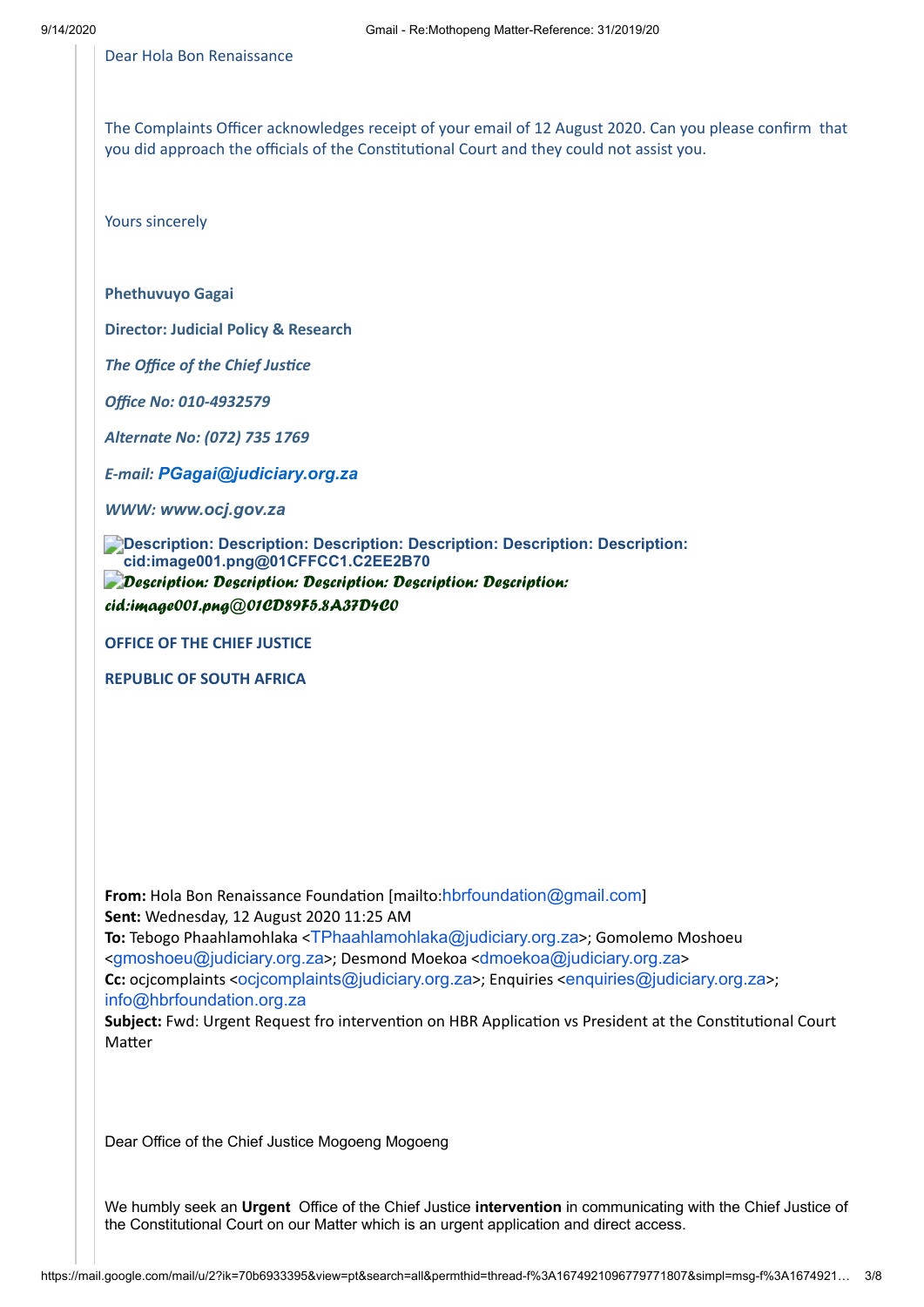There is Mal Administration, corruption and treason taking place at the Constitutional Court hence our request for your intervention,

Kindly find the attached letter for your urgent attention. Titled: OCJ Mal Administration and Corruption at the Constitutional Court

Included are both the Case number 52 and 152 of the constitutional court

titled :

1. Corrupt Copy which was communicated to the applicant (HBR) and the responded (The presidency) CCT52/2020

2. HBR Confirmed court Case and CCT 152

**\* This matter is about the lockdown\*** 

Furthermore included in the Notice of Motion, Affidavit, Table of Content and

The Application has 53 annexure is the click Link to download: [https://www.dropbox.com/sh/zngf1nrwq8li56w/AACUwocSdT9eL\\_Ws4wX0GCrea?dl=0](https://www.dropbox.com/sh/zngf1nrwq8li56w/AACUwocSdT9eL_Ws4wX0GCrea?dl=0)

We humbly seek the public protector intervention in communicating with the office of the Chief Justice on our Matter which is an urgent application.

Your acknowledgment of receipts will be appreciated

**Regards** 

Mr P B Mothopeng Msieleng

Chairperson of HBR Foundation

Tel No:0681596956

Cell No:0840544733

Email: [hbrfoundation@gmail.com](mailto:hbrfoundation@gmail.com) and [info@hbrfoundation.org.za](mailto:info@hbrfoundation.org.za)

--- Forwarded message ---From: HBR Foundation [<info@hbrfoundation.org.za](mailto:info@hbrfoundation.org.za)> Date: Wed, Aug 12, 2020 at 12:22 AM Subject: Fwd: RE: Urgent Application :Notice Of Motion HBR vs President Con Court Matter To: <[hbrfoundation@gmail.com](mailto:hbrfoundation@gmail.com)>

-------- Original Message -------- Subject: RE: Urgent Application :Notice Of Motion HBR vs President Con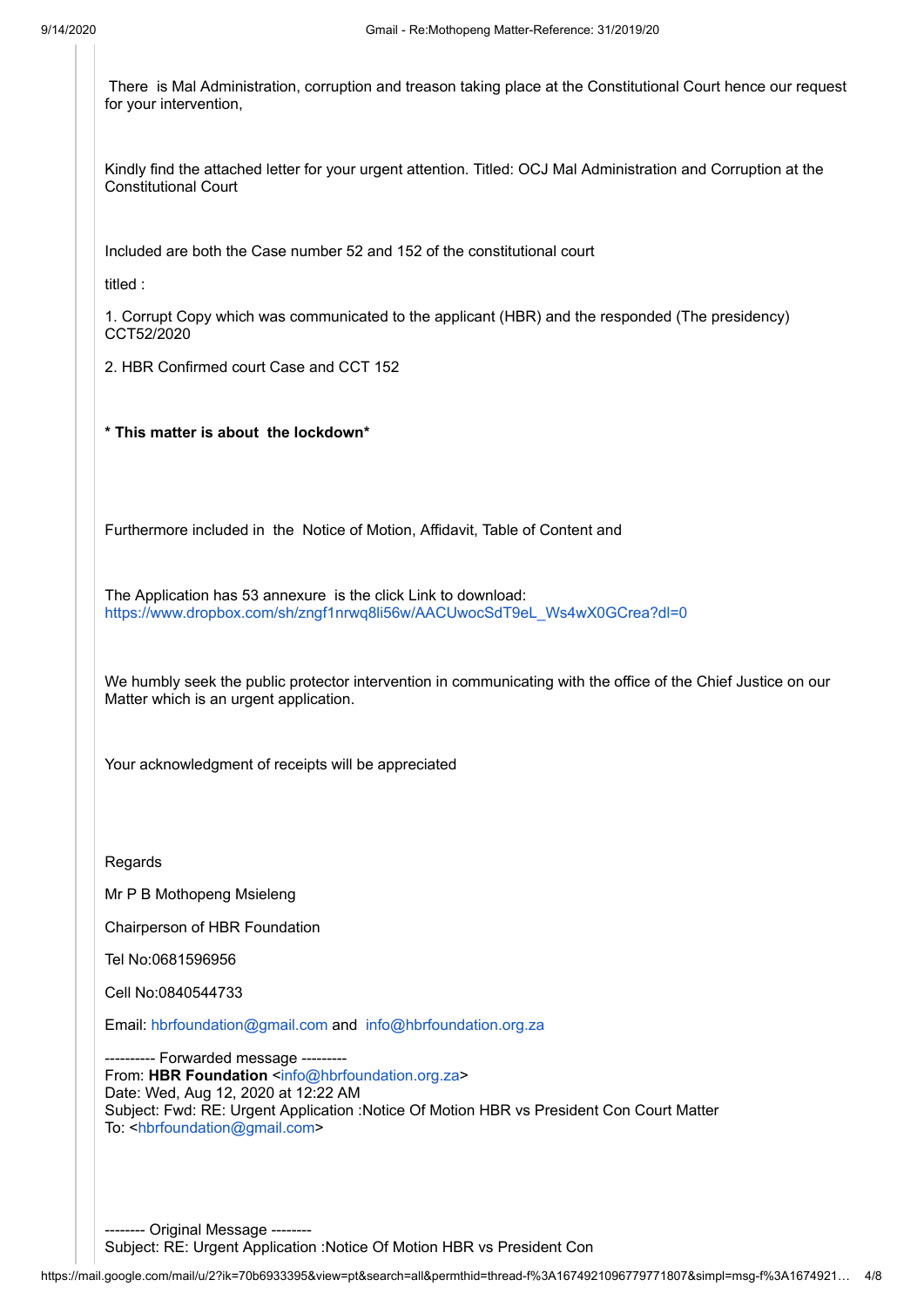| <b>Court Matter</b><br>Date: 2020-08-03 13:41<br>From: Dunisani Mathiba <mathiba@concourt.org.za><br/>To: Hola Bon Renaissance Foundation <hbrfoundation@gmail.com>,<br/>"PresidentRSA@presidency.gov.za" <presidentrsa@presidency.gov.za><br/>Cc: "StateAttorneyPretoria@justice.gov.za"<br/><stateattorneypretoria@justice.gov.za>,<br/>"communication@hbrfounation.org.za" <communication@hbrfounation.org.za>,<br/>GeneralOffice <generaloffice@concourt.org.za>,<br/>"info@hbrfoundation.org.za" <info@hbrfoundation.org.za>, Thomas Rikhotso<br/><rikhotso@concourt.org.za>, "Deputypresident@presidency.gov.za"<br/><deputypresident@presidency.gov.za>, "malebo@presidency.gov.za"<br/><malebo@presidency.gov.za>, "yasmeen@presidency.gov.za"<br/><yasmeen@presidency.gov.za>, "angeline@presidency.gov.za"<br/><angeline@presidency.gov.za></angeline@presidency.gov.za></yasmeen@presidency.gov.za></malebo@presidency.gov.za></deputypresident@presidency.gov.za></rikhotso@concourt.org.za></info@hbrfoundation.org.za></generaloffice@concourt.org.za></communication@hbrfounation.org.za></stateattorneypretoria@justice.gov.za></presidentrsa@presidency.gov.za></hbrfoundation@gmail.com></mathiba@concourt.org.za> |
|--------------------------------------------------------------------------------------------------------------------------------------------------------------------------------------------------------------------------------------------------------------------------------------------------------------------------------------------------------------------------------------------------------------------------------------------------------------------------------------------------------------------------------------------------------------------------------------------------------------------------------------------------------------------------------------------------------------------------------------------------------------------------------------------------------------------------------------------------------------------------------------------------------------------------------------------------------------------------------------------------------------------------------------------------------------------------------------------------------------------------------------------------------------------------------------------------------------------------------------|
| Good afternoon                                                                                                                                                                                                                                                                                                                                                                                                                                                                                                                                                                                                                                                                                                                                                                                                                                                                                                                                                                                                                                                                                                                                                                                                                       |
| I hereby confirm receipt of the urgent application                                                                                                                                                                                                                                                                                                                                                                                                                                                                                                                                                                                                                                                                                                                                                                                                                                                                                                                                                                                                                                                                                                                                                                                   |
| Kindly find the attached filing notice with a case number.                                                                                                                                                                                                                                                                                                                                                                                                                                                                                                                                                                                                                                                                                                                                                                                                                                                                                                                                                                                                                                                                                                                                                                           |
| Regards                                                                                                                                                                                                                                                                                                                                                                                                                                                                                                                                                                                                                                                                                                                                                                                                                                                                                                                                                                                                                                                                                                                                                                                                                              |
| Dunisani mathiba                                                                                                                                                                                                                                                                                                                                                                                                                                                                                                                                                                                                                                                                                                                                                                                                                                                                                                                                                                                                                                                                                                                                                                                                                     |
| From: Hola Bon Renaissance Foundation [mailto:hbrfoundation@gmail.com]<br>Sent: Monday, 03 August 2020 11:20 AM<br>To: PresidentRSA@presidency.gov.za<br>Cc: StateAttorneyPretoria@justice.gov.za;<br>communication@hbrfounation.org.za; GeneralOffice<br><generaloffice@concourt.org.za>; info@hbrfoundation.org.za; Thomas<br/>Rikhotso <rikhotso@concourt.org.za>; Deputypresident@presidency.gov.za;<br/>malebo@presidency.gov.za; yasmeen@presidency.gov.za;<br/>angeline@presidency.gov.za<br/>Subject: Fwd: Urgent Application : Notice Of Motion HBR vs President Con<br/><b>Court Matter</b></rikhotso@concourt.org.za></generaloffice@concourt.org.za>                                                                                                                                                                                                                                                                                                                                                                                                                                                                                                                                                                     |
| Dear Honorable Mr. President of the Republic of South Africa                                                                                                                                                                                                                                                                                                                                                                                                                                                                                                                                                                                                                                                                                                                                                                                                                                                                                                                                                                                                                                                                                                                                                                         |
| an Urgent Application                                                                                                                                                                                                                                                                                                                                                                                                                                                                                                                                                                                                                                                                                                                                                                                                                                                                                                                                                                                                                                                                                                                                                                                                                |
| Kindly find the attached Notice of Motion, Affidavit, and Table of<br>Content                                                                                                                                                                                                                                                                                                                                                                                                                                                                                                                                                                                                                                                                                                                                                                                                                                                                                                                                                                                                                                                                                                                                                        |
| in a Matter Constitutional Court between Hola Bon Renaissance Foundation<br>vs President of the Republic of SA                                                                                                                                                                                                                                                                                                                                                                                                                                                                                                                                                                                                                                                                                                                                                                                                                                                                                                                                                                                                                                                                                                                       |
| The Application has 53 annexure is the click Link to download:<br>https://www.dropbox.com/sh/zngf1nrwq8li56w/AACUwocSdT9eL_Ws4wX0GCrea?dl=0<br>$[1]$                                                                                                                                                                                                                                                                                                                                                                                                                                                                                                                                                                                                                                                                                                                                                                                                                                                                                                                                                                                                                                                                                 |
| Kindly acknowledge receipt                                                                                                                                                                                                                                                                                                                                                                                                                                                                                                                                                                                                                                                                                                                                                                                                                                                                                                                                                                                                                                                                                                                                                                                                           |
| Regards                                                                                                                                                                                                                                                                                                                                                                                                                                                                                                                                                                                                                                                                                                                                                                                                                                                                                                                                                                                                                                                                                                                                                                                                                              |
| <b>BP Mothopeng Msieleng</b><br>Hola Bon Renaissance Foundation<br>Tel:0681596956<br>Cell no:0840544733<br>email: hbrfoundation@gmail.com<br>www.hbrfoundation.org.za [2]                                                                                                                                                                                                                                                                                                                                                                                                                                                                                                                                                                                                                                                                                                                                                                                                                                                                                                                                                                                                                                                            |
| Links:                                                                                                                                                                                                                                                                                                                                                                                                                                                                                                                                                                                                                                                                                                                                                                                                                                                                                                                                                                                                                                                                                                                                                                                                                               |
| [1]<br>https://www.dropbox.com/sh/zngf1nrwq8li56w/AACUwocSdT9eL_Ws4wX0GCrea?dl=0                                                                                                                                                                                                                                                                                                                                                                                                                                                                                                                                                                                                                                                                                                                                                                                                                                                                                                                                                                                                                                                                                                                                                     |

[2] [http://www.hbrfoundation.org.za](http://www.hbrfoundation.org.za/)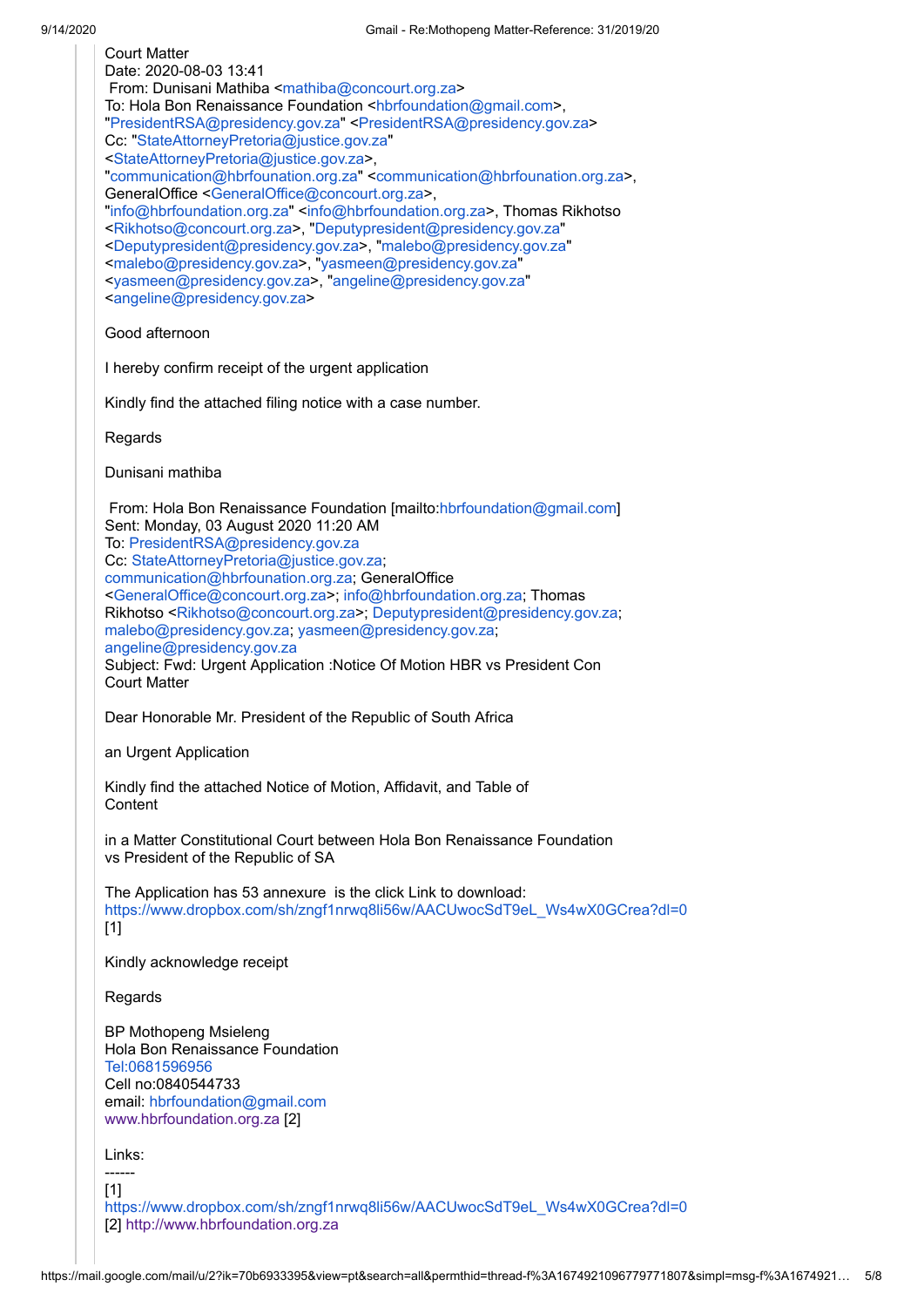### **Disclaimer**

The information contained in this communication from the sender is confidential. It is intended solely for use by the recipient and others authorized to receive it. If you are not the recipient, you are hereby notified that any disclosure, copying, distribution or taking action in relation of the contents of this information is strictly prohibited and may be unlawful.

This email has been scanned for viruses and malware, and may have been automatically archived by **Mimecast Ltd**, an innovator in Software as a Service (SaaS) for business. Providing a **safer** and **more useful** place for your human generated data. Specializing in; Security, archiving and compliance. To find out more Click [Here](http://www.mimecast.com/products/).

**Hola Bon Renaissance Foundation <hbrfoundation@gmail.com>
Fri, Aug 14, 2020 at 2:20 PM** To: Phethuvuyo Gagai <pgagai@judiciary.org.za> Cc: Hlayisani Maluleke <hmaluleke@judiciary.org.za>

Dea Office of the Chief Justice

Thank you for responding

Secondly we would like request the investigation to furthemore look into:

1. If verify abd confirm if Rule 12 of the constitutional court for urgent matters was adhered to

 2. The turnaround of the constitutional court rules on urgent application noting that court application which was lodged on the 3 August 2020 as a matter of urgent to be released on 13 August 2020 with the order dated 12 August 2020.

3. Include the matters raised letters

4. The act of fraud on the Court Order basing all this facts have manifested.

Hence our request for investigation

We hope this matter would be speedily resolved, as majority of South Africans are rights are infringed and poverty is killing our nation .

Justice delayed is Justice denied.

Regards

MR P Mothopeng

[Quoted text hidden]

| Phethuvuyo Gagai <pgagai@judiciary.org.za></pgagai@judiciary.org.za>                    |
|-----------------------------------------------------------------------------------------|
| To: Hola Bon Renaissance Foundation <hbrfoundation@gmail.com></hbrfoundation@gmail.com> |
| Cc: Hlayisani Maluleke <hmaluleke@judiciary.org.za></hmaluleke@judiciary.org.za>        |

**Phethuvuyo Gagai** <pgagai@judiciary.org.za> Fri, Aug 14, 2020 at 2:34 PM

Dear Mr Mothopeng

#### Please be advised that your additional information has been forwarded to our investigators.

[Quoted text hidden] [Quoted text hidden]

> [Quoted text hidden] [Quoted text hidden] [Quoted text hidden]

> > [Quoted text hidden] [Quoted text hidden]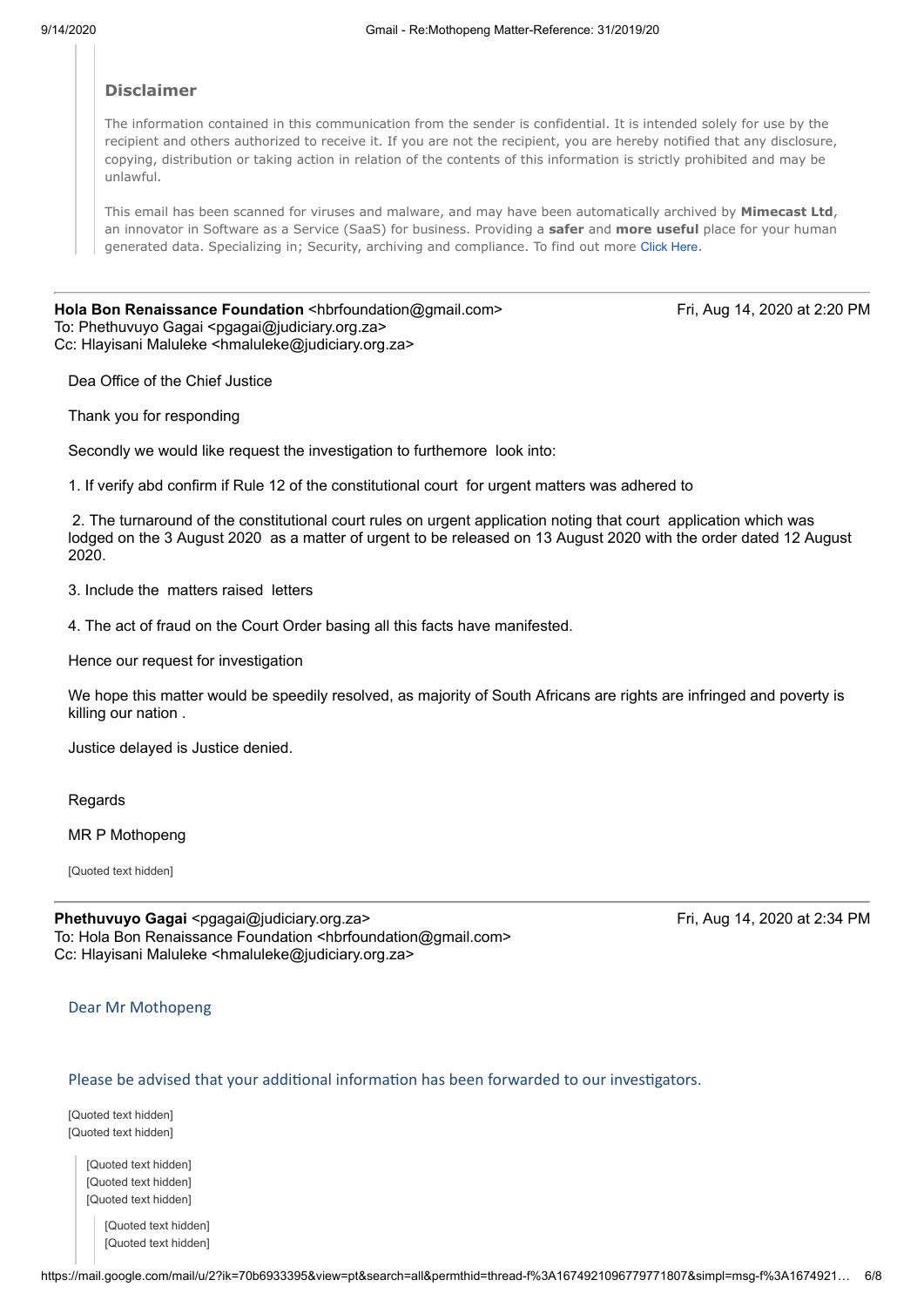[Quoted text hidden]

[Quoted text hidden]

### **OFFICE OF THE CHIEF JUSTICE**

[Quoted text hidden] [Quoted text hidden]

## **Hola Bon Renaissance Foundation <hbrfoundation@gmail.com>
Tue, Aug 18, 2020 at 8:56 AM** To: Phethuvuyo Gagai <pgagai@judiciary.org.za>

Cc: Hlayisani Maluleke <hmaluleke@judiciary.org.za>

Dear Office of the Chief justice

Kindly update us on the investigation and when is the expected outcome

Noting that our application is an urgent Application

Justice Delayed is Justice Denied

**Regards** 

Mr P Mothopeng

[Quoted text hidden]

**Phethuvuyo Gagai <pgagai@judiciary.org.za> Tue, Aug 18, 2020 at 1:20 PM** To: Hola Bon Renaissance Foundation <hbrfoundation@gmail.com> Cc: Hlayisani Maluleke <hmaluleke@judiciary.org.za>

Dear Mr Mothopeng

Please be advised that the complaint was sent to the investigators on 13 August 2020,and we are not able to provide time frames as to when the investigation will be concluded as this depends on the volume of work in the hands of officials who must conduct the investigation.

We can assure you that when the investigation is concluded, we will provide feedback.

[Quoted text hidden]

Hola Bon Renaissance Foundation <hbrfoundation@gmail.com> Thu, Aug 27, 2020 at 7:48 AM To: Phethuvuyo Gagai <pgagai@judiciary.org.za> Cc: Hlayisani Maluleke <hmaluleke@judiciary.org.za>

Office of the Chief Justice

We hereby would like to notify you that Due to the constitutional court dismissed our direct access on the matter and please be informed that:.

On the 19 August 2020, HBR Foundation lodged an urgent application with the high court Pretoria.

As per the directives the matter Case np: 38800/20 was on the roll on the 25 August 2020, and the Matter was allocated to Judge Khumalo

We would like to acknowledge your efforts and continue to serve the judiciary and the nation with such integroty and **Excellency** 

With the investigation we lodge no 31/2019/20 with your office, We are still awaiting your report of the findings